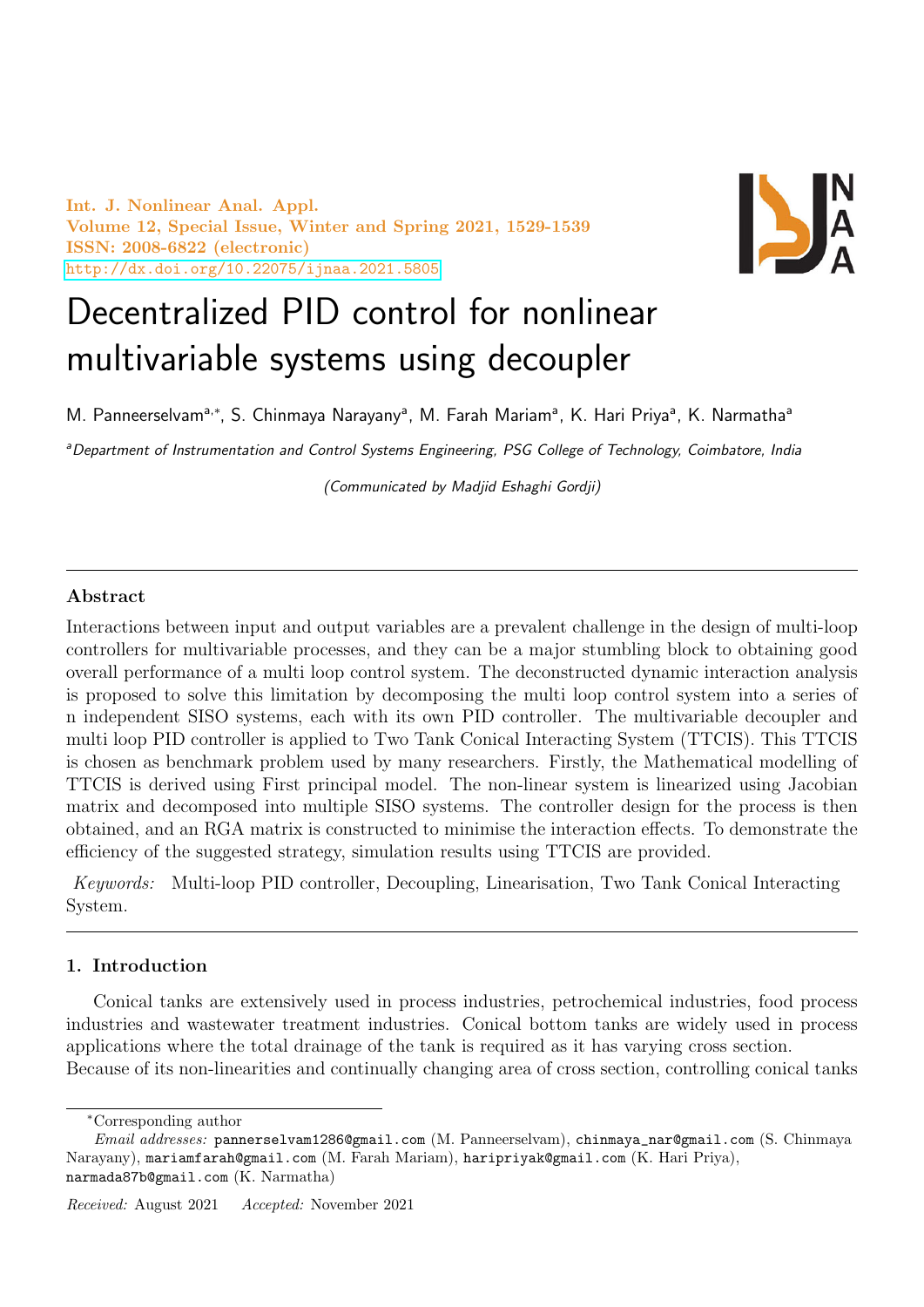is a difficult task in many applications. The primary goal is to create an appropriate controller design for the conical tank system in order to maintain the target level while removing all interactions. The liquid level control in tank and flow in the tank is a basic problem in all the chemical industries [\[3\]](#page-10-0). Process liquids must be pumped, kept in tanks, and then pumped to another tank in the chemical industry. The liquid will then be treated chemically in the tanks, however the amount of the fluid in the tanks must always be monitored. Liquid level control is a critical and common operation in the process industries. Here, the tank is conical shape in which the level of liquid is desired to maintain at a steady value. This is achieved by controlling the input flow to the tanks.

The vast majority of chemical processes are multi-input/multi-output (MIMO) systems. Despite advances in advanced multivariable controllers, multi-loop PID control employing multiple singleinput/single-output (SISO) PID controllers remains the industry standard for controlling MIMO systems for all interacting multivariable processes. When SISO tuning methods are applied to multiloop systems, they frequently result in poor performance and instability. A proportional-integralderivative controller (PID controller) is a common control loop feedback mechanism used in a variety of control systems [\[8\]](#page-10-1). The difference between the measured process variable and a desired set point is used by a PID controller to calculate an error value. By modifying all of the process control inputs, the controller seeks to reduce the mistake. Because the PID controller is simple and reliable, it is frequently employed in the process industries [\[8\]](#page-10-1).

In the process industries, decentralised control is the most often employed control for all nonlinear MIMO systems [\[2\]](#page-10-2). Despite advances in advanced multivariable controllers, decoupling-based decentralised multi-loop PID control using multiple Single-Input/Single-Output (SISO) PID controllers is still the industry standard for controlling nonlinear MIMO systems with low interaction. The rationale for this is because it is a simple, failure-tolerant structure that is straightforward to build and maintain by plant workers [\[5\]](#page-10-3). Furthermore, throughout the past two decades, the PID controller and the model predictive controller (MPC) have been the two most extensively used control methods in the process industries. In practise, all MPC systems operate in a supervisory mode, with sampling times that are longer than those of lower-level PID controllers [\[4\]](#page-10-4).

A multivariable system with n inputs and n output variables is treated as n monovariable systems using decentralised techniques. Multi-variable controllers, on the other hand, are far more difficult to design and tune than single-variable controllers due to process loop interactions. The tuning of one loop cannot be done independently because the controls interact with each other [\[7\]](#page-10-5).

# 2. Relative Gain Array

The RGA provides quantitative criteria for the selection of control loops that would lead to minimum interaction among the loops. The following are the steps that must be followed to arrive at the Relative Gain Array.

1. Loops are opened and the controllers are detached from the process. Keeping  $u_2$  constant, introduce a step input in  $u_1$ . That would yield a static gain K that would indicate the direct effect of input on output. The static gain  $K$  is given in Equation  $(2.1)$ .

<span id="page-1-0"></span>
$$
K = \frac{\Delta \bar{y}_1}{\Delta \bar{u}_1} \mid \bar{u}_2 = Constant \tag{2.1}
$$

2. Loop 2 is closed and the corresponding controller is attached with the process. A step input  $u_1$ is introduced while maintaining  $y_2$  at its desired set point through the loop 2 controller. That would yield another open loop gain  $K'$  that would indicate the direct as well as indirect effect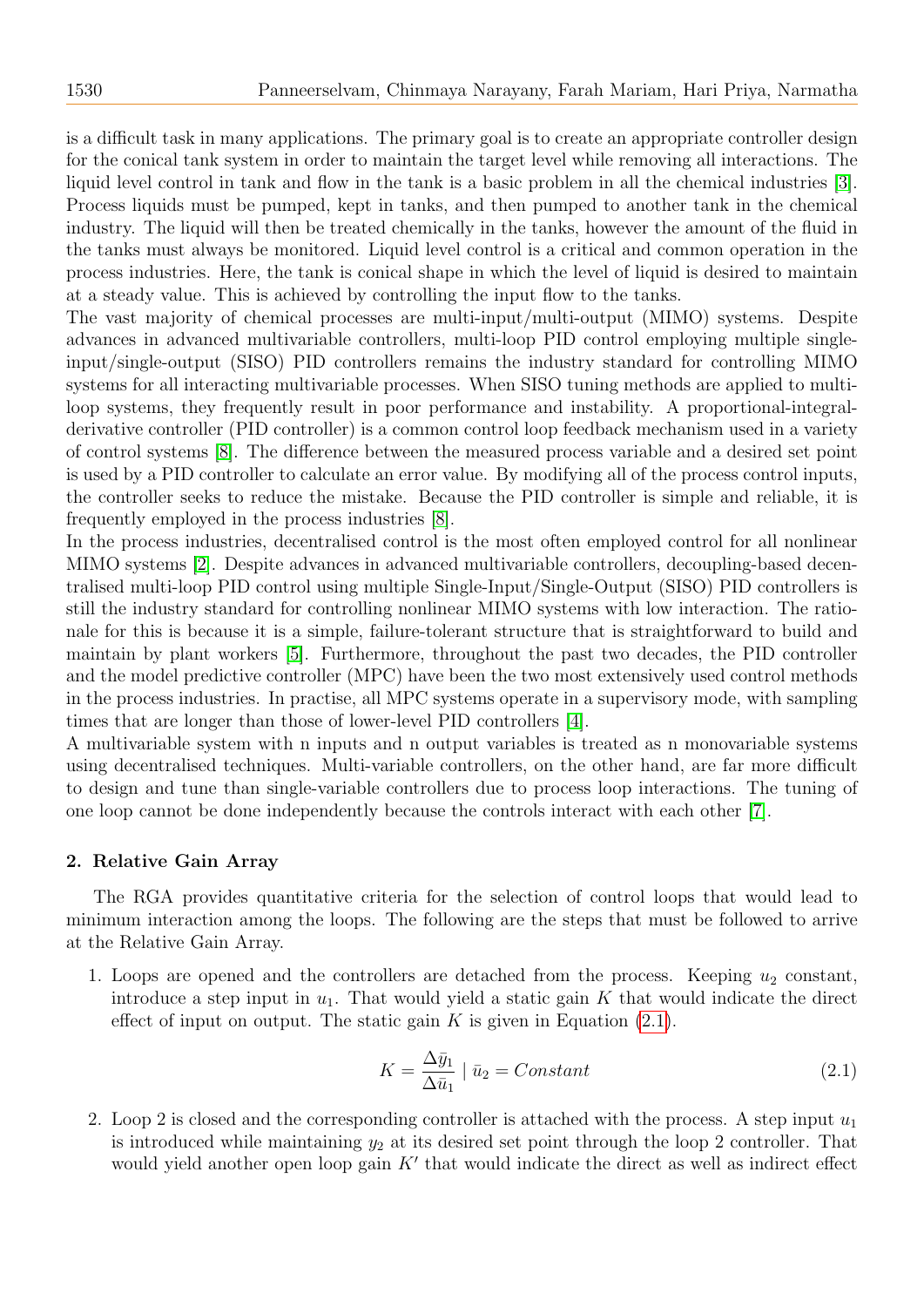of  $u_1$  input on output  $y_1$ . The static gain  $K'$  is given in Equation [\(2.2\)](#page-2-0).

<span id="page-2-0"></span>
$$
K' = \frac{\Delta \bar{y}_1}{\Delta \bar{u}_1} | \bar{y}_2 = Constant \qquad (2.2)
$$

3. The ratio of the above open loop gains is defined as the relative gain in Equation [\(2.3\)](#page-2-1).

<span id="page-2-1"></span>
$$
\lambda_{11} = \frac{K = \frac{\Delta \bar{y}_1}{\Delta \bar{u}_1} \mid \bar{u}_2}{K' = \frac{\Delta \bar{y}_1}{\Delta \bar{u}_1} \mid \bar{y}_2} = Constant \tag{2.3}
$$

In the similar manner, relative gains between other input-output combinations can be calculated as expressed in the matrix form as in Equation [\(2.4\)](#page-2-2).

<span id="page-2-2"></span>
$$
\lambda = \begin{bmatrix} \lambda_{11} & \lambda_{12} \\ \lambda_{21} & \lambda_{22} \end{bmatrix} \tag{2.4}
$$

The two tank conical interacting system yielded a relative gain array with  $\lambda_{11}$  and  $\lambda_{22}$  having positive values and  $\lambda_{12}$  and  $\lambda_{21}$  having negative values, showing that input  $u_1$  and  $y_1$  are greatly paired and has direct effect and  $u_2$  and  $y_2$  are greatly paired and has direct effect and the interactions are minimum between  $u_1$  and  $y_2$  and the pair  $u_2$  and  $y_1$ . Thus the system prevails with minimum interactions.

#### 3. Decoupler Design

When the control system designer is confronted with two strongly interacting loops, new elements called decouplers are introduced in the control systems. The aim of decoupler is to cancel out the interaction effects between the two loops and thus convert into two non-interacting control loops [\[6\]](#page-10-6). In order to compensate for process interactions and completely eliminate control loop interactions, a decoupler mechanism in a system necessitates the usage of extra controllers. Decoupling control, in theory, permits set point changes to effect just the controlled variables that are intended. Decoupling controllers are often constructed using a simple process model (e.g., a steady-state model or transfer function model). A  $2 \times 2$  process can be implemented with one or two decouplers. Consider the decoupling control system with two decouplers shown in Fig. [1.](#page-3-0)

The control scheme consists of 4 controllers:

- 1. Two feedback controllers  $Gc_1$  and  $Gc_2$
- 2. Two decouplers  $D_{12}$  and  $D_{21}$

Decoupler  $D_{21}$  is designed to remove the interaction between  $u_1$  and  $Y_2$ . Decoupler  $D_{12}$  is designed to remove the interaction between  $u_2$  and  $Y_1$ . The ideal decouplers are given as,

$$
D_{21} = -\frac{G_{21}}{G_{22}}\tag{3.1}
$$

$$
D_{12} = -\frac{G_{12}}{G_{11}}\tag{3.2}
$$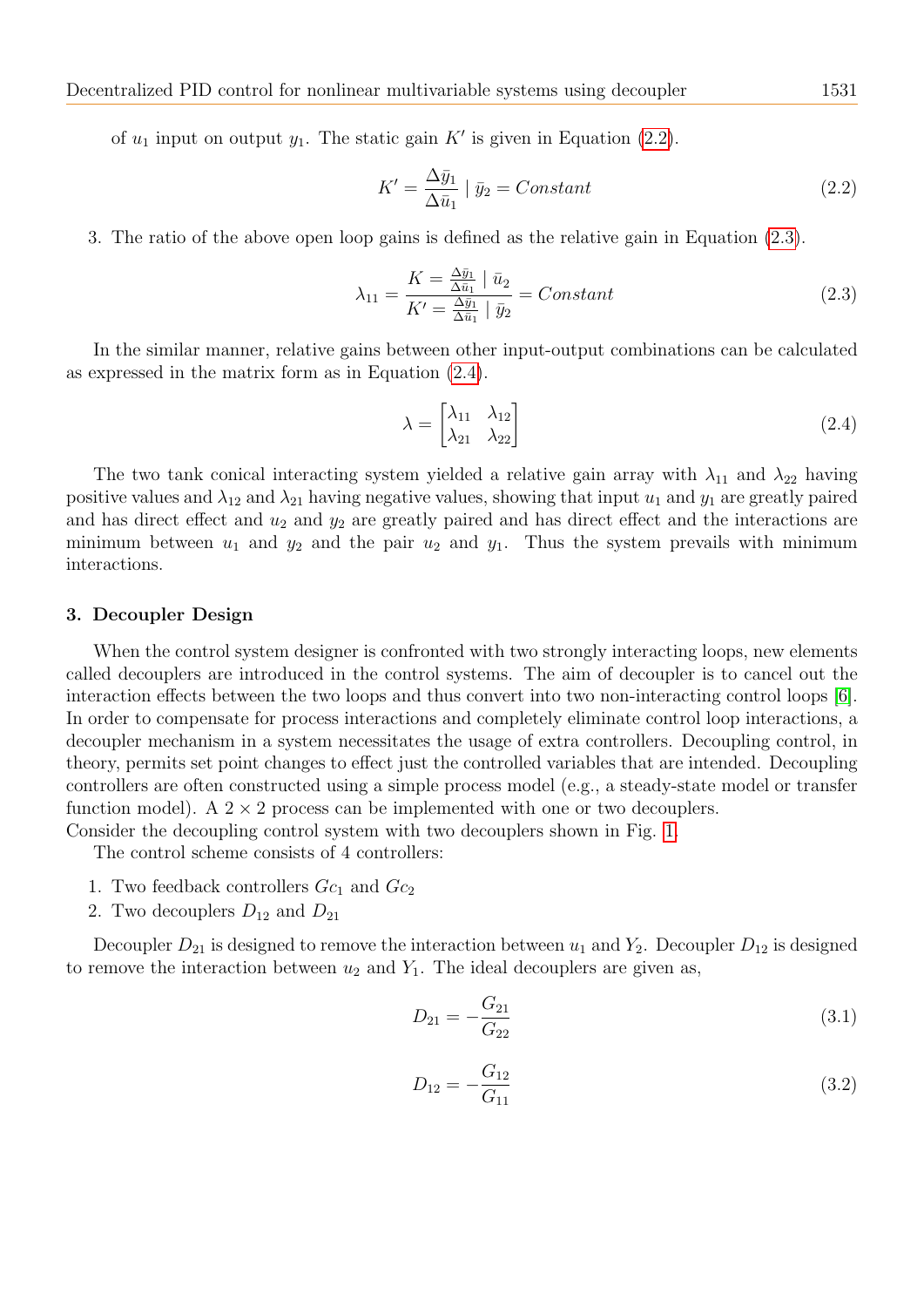

<span id="page-3-0"></span>Figure 1:  $2 \times 2$  Decoupling Control Scheme

#### 4. Two Tank Conical Interacting System

#### 4.1. System Description

Two conical tanks in the shape of an inverted cone, manufactured from sheet metal, are used in the proposed system. Figure [2](#page-4-0) depicting the TTCIS. The TTCIS is a platform for studying nonlinear multivariable feedback control schemes both theoretically and empirically. TTCIS is made up of two conical tanks (Tank1 and Tank2), two independent pumps (Pump1 and Pump2), and two control valves (CV1 and CV2) that supply the liquid flows Fin1 and Fin2 to Tank1 and Tank2. These two tanks are interconnected at the bottom through a manually controlled valve, MV12 with a valve co-efficient It features a reservoir for storing water, which is then delivered to the tanks via pumps. At the top and bottom of the tank (8), there are provisions for water inflow and outflow, respectively. The level of water in the tanks is maintained by connecting two gate valves, one at the outflow of tank1 and the other at the outflow of tank2. Variable The water is discharged from the reservoir tank to the process tanks using a speed pump as an actuator. The input voltage has a direct relationship with the pump speed. It is made up of a differential pressure transmitter that measures the bottom pressure caused by the water level and displays the height in milliamps. The two output flows from Tank1 and Tank2 are Fout1 and Fout2 through manual control valves MV1 and MV2 with valve coefficients. The coefficients, represent the resistance of the opening aperture of the corresponding valves. Equation 7 can be used to calculate the valve coefficient.

$$
\beta_i = v_i a_i \sqrt{2g} \tag{4.1}
$$

#### 4.2. Mathematical Model

Mathematical model is the one which gives complete description about the process under consideration using some mathematical concepts [\[6\]](#page-10-6). The process that involves in developing a mathematical model is termed as mathematical modelling [\[1\]](#page-10-7). Mathematical modelling of the TTCIS is derived using the Total Mass Balance Equation as given in Equations [\(4.2\)](#page-3-1) and [\(4.3\)](#page-3-2).

<span id="page-3-1"></span>
$$
Accumulation = Input-Output \tag{4.2}
$$

<span id="page-3-2"></span>
$$
\frac{d(Ah)}{dt} = F_{IN} - F_{OUT} \tag{4.3}
$$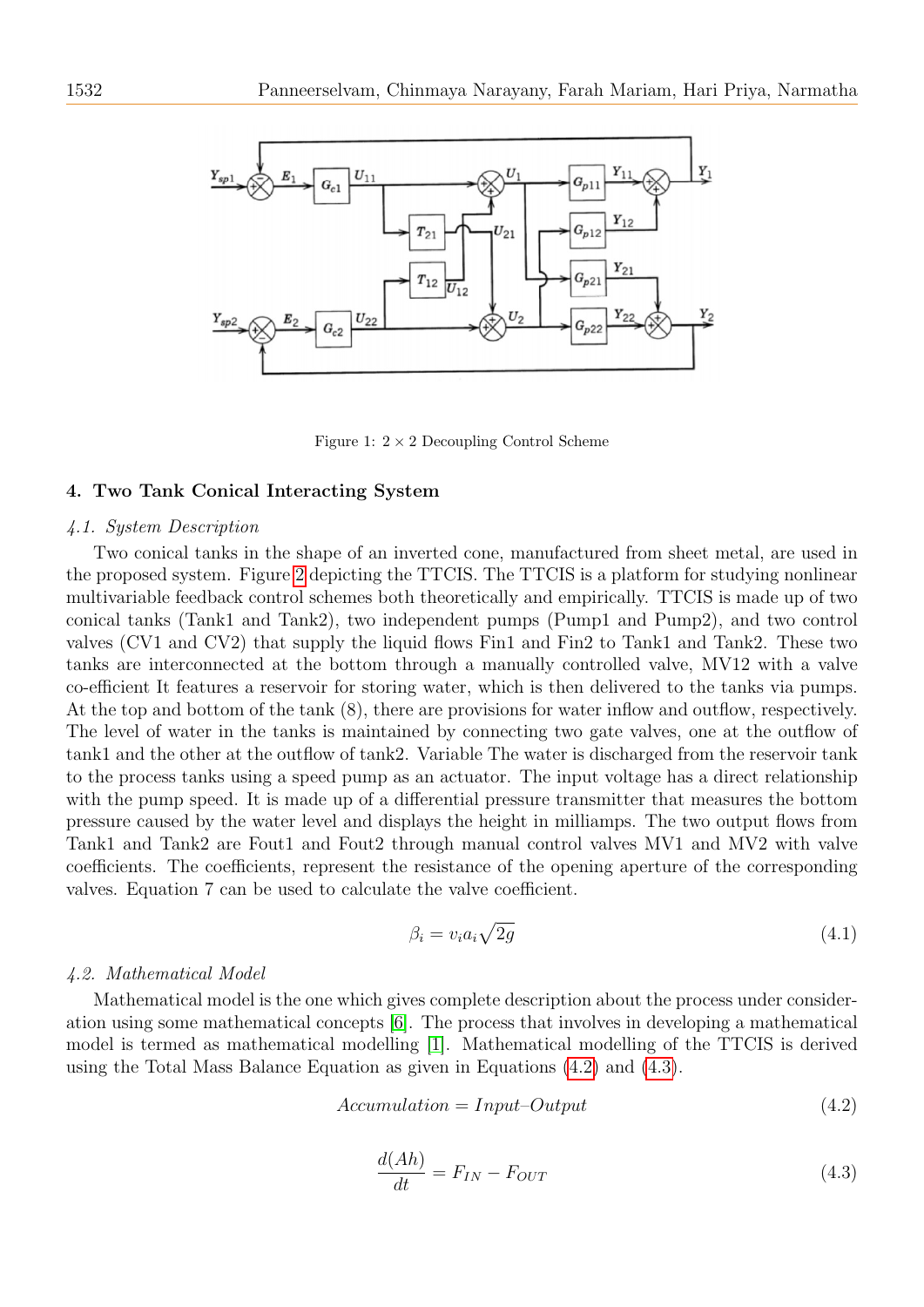

<span id="page-4-0"></span>Figure 2: Schematic of TTCIS

The mathematical model of TTCIS is given by the Equations [\(4.4\)](#page-4-1) and [\(4.5\)](#page-4-2).

<span id="page-4-1"></span>
$$
\frac{dh_1}{dt} = \frac{Fin_1 - \beta_1 a_1 \sqrt{2gh_1} - sign(h_1 - h_2)\beta_{12} a_{12} \sqrt{2g \mid h_1 - h_2 \mid}}{\Pi R_1^2 \frac{h_1^2}{H}}
$$
(4.4)

<span id="page-4-2"></span>
$$
\frac{dh_2}{dt} = \frac{Fin_2 - \beta_2 a_2 \sqrt{2gh_2} - sign(h_1 - h_2)\beta_{12} a_{12} \sqrt{2g \mid h_1 - h_2 \mid}}{\Pi R_2^2 \frac{h_2^2}{H}}
$$
(4.5)

The operating system parameters and its values are given in Table [1.](#page-4-3)

<span id="page-4-3"></span>

| Table 1: Parameters of TTCIS |                                     |                                |  |  |  |  |
|------------------------------|-------------------------------------|--------------------------------|--|--|--|--|
| Parameter                    | Description                         | Value                          |  |  |  |  |
| R                            | Top radius of the conical tank      | $20 \text{ cm}$                |  |  |  |  |
| H                            | Maximum height of tank 1 and tank 2 | $50 \text{ cm}$                |  |  |  |  |
| $\beta_1$                    | Valve co-efficient of MV1           | $50 \frac{cm^2}{ }$            |  |  |  |  |
| $\beta_2$                    | Valve co-efficient of MV2           | $rac{c}{50}$ $rac{cm^2}{s}$    |  |  |  |  |
| $\beta_2$                    | Valve co-efficient of MV12          | $35 \frac{cm^2}{ }$            |  |  |  |  |
| $a_1, a_{12}, a_2$           | Cross section area of pipe          | $1.227$ $cm^2$                 |  |  |  |  |
| $h_{1s}$                     | Level of water in tank 1            | $2.5 \text{ cm}$               |  |  |  |  |
| $h_{2s}$                     | Level of water in tank 2            | $2.1 \text{ cm}$               |  |  |  |  |
| $Fin_1$                      | Inlet flow of tank 1                | $165 \frac{cm^3}{ }$<br>sec    |  |  |  |  |
| Fin <sub>2</sub>             | Inlet flow of tank 2                | cm <sup>3</sup><br>82.5<br>sec |  |  |  |  |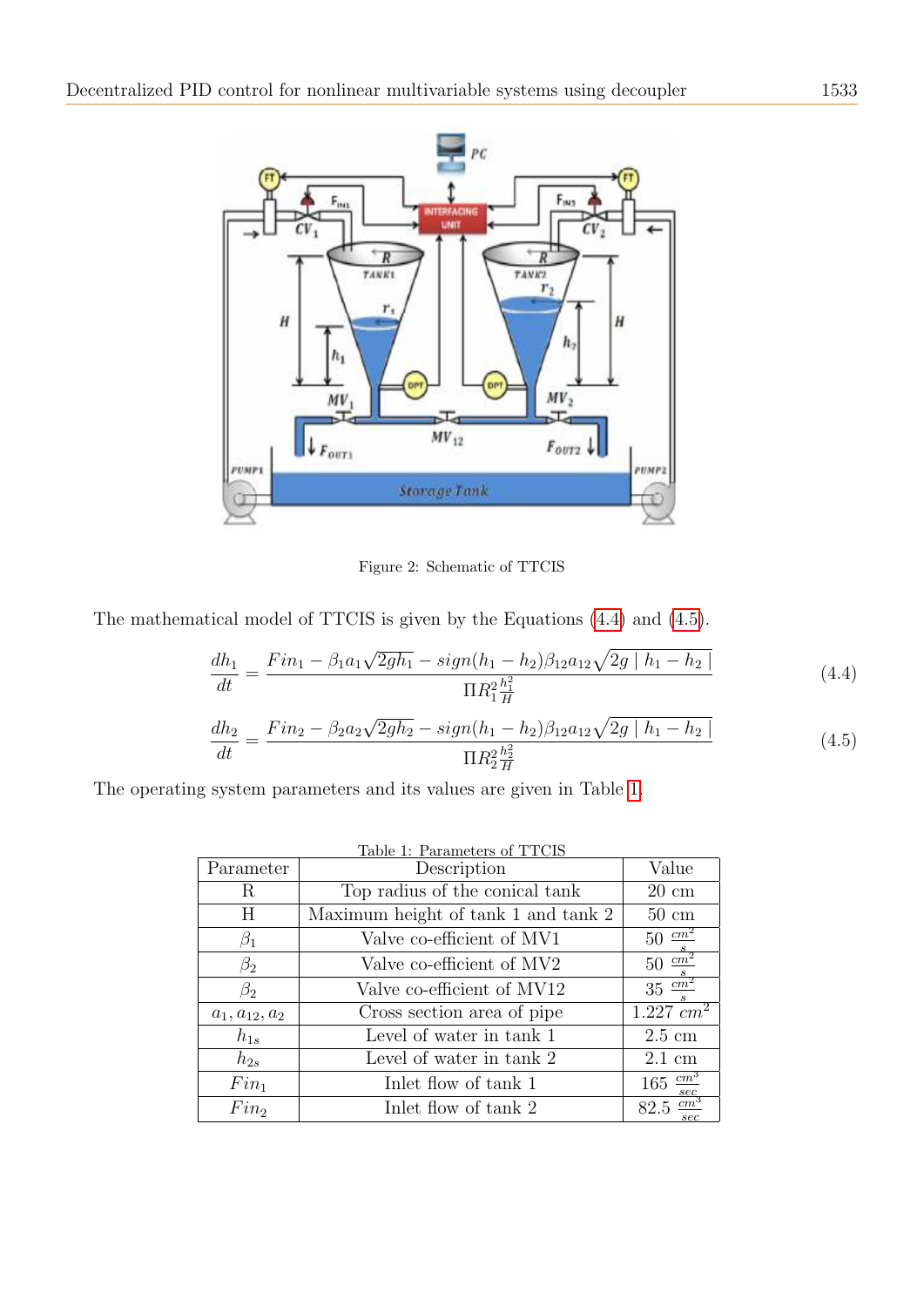#### 4.3. Linearisation

Linearisation is the process by which we approximate the linear systems with non-linear ones and analyse the behaviour of a nonlinear function near a given point [\[6\]](#page-10-6). Linearisation can be done by two methods:

- Calculus method
- Non calculus method

The Taylor series expansion is used in the calculus approach of linearisation. The first order term of a function's Taylor expansion around the point of interest is its linearisation. Equation [\(4.6\)](#page-5-0) is used to define a system.

<span id="page-5-0"></span>
$$
\frac{dx}{dt} = F(x, t) \tag{4.6}
$$

The linearised system can be written as in Equation [\(4.7\)](#page-5-1),

<span id="page-5-1"></span>
$$
\frac{dx}{dt} = F(x_0, t) + DF(x_0, t)(x - x_0)
$$
\n(4.7)

Where  $x_0$  is the point of interest and  $DF(x_0, t)$  is the Jacobian of  $F(x)$  evaluated at  $x_0$ . The Jacobian in matrix form for a second order system in generalized term is given as follows,

$$
\begin{pmatrix} \dot{x}_1\\ \dot{x}_2 \end{pmatrix} = \begin{pmatrix} \frac{\partial f}{\partial S} & \frac{\partial f}{\partial I} \\ \frac{\partial f}{\partial S} & \frac{\partial f_2}{\partial S} \end{pmatrix} = \begin{pmatrix} x_1\\ x_2 \end{pmatrix}
$$
\n(4.8)

The state space general equation of any system is given as,

$$
\dot{X} = AX + BU \tag{4.9}
$$

$$
Y = CX + DU \tag{4.10}
$$

Where A is system matrix, B is input matrix, C is output matrix and D is transition matrix. These matrices are defined in Jacobian linearization as,

$$
A = \begin{pmatrix} \frac{\partial f_1}{\partial h_1} & \frac{\partial f_1}{\partial h_2} \\ \frac{\partial f_2}{\partial h_1} & \frac{\partial f_2}{\partial h_2} \end{pmatrix}
$$
 (4.11)

$$
B = \begin{pmatrix} \frac{\partial f_1}{\partial f_{in1}} & \frac{\partial f_1}{\partial f_{in2}} \\ \frac{\partial f_2}{\partial f_{in1}} & \frac{\partial f_2}{\partial f_{in2}} \end{pmatrix}
$$
 (4.12)

By solving the required differentials for the TTCIS modelled Equations [\(4.4\)](#page-4-1) and [\(4.5\)](#page-4-2) and substituting system parameters and standard conditions as values given in Table [1,](#page-4-3) we get the following matrices as shown in Equations [\(4.13\)](#page-5-2) to [\(4.16\)](#page-6-0).

<span id="page-5-2"></span>
$$
A = \begin{bmatrix} \frac{\partial f_1}{\partial h_1} & \frac{\partial f_1}{\partial h_2} \\ \frac{\partial f_2}{\partial h_1} & \frac{\partial f_2}{\partial h_2} \end{bmatrix} = \begin{bmatrix} -6.9 & 4.3 \\ 6.4 & -10.8 \end{bmatrix}
$$
 (4.13)

$$
B = \begin{bmatrix} \frac{\partial f_1}{\partial f_{in1}} & \frac{\partial f_1}{\partial f_{in2}} \\ \frac{\partial f_2}{\partial f_{in1}} & \frac{\partial f_2}{\partial f_{in2}} \end{bmatrix} = \begin{bmatrix} 7.7 & 0 \\ 0 & 11.5 \end{bmatrix}
$$
(4.14)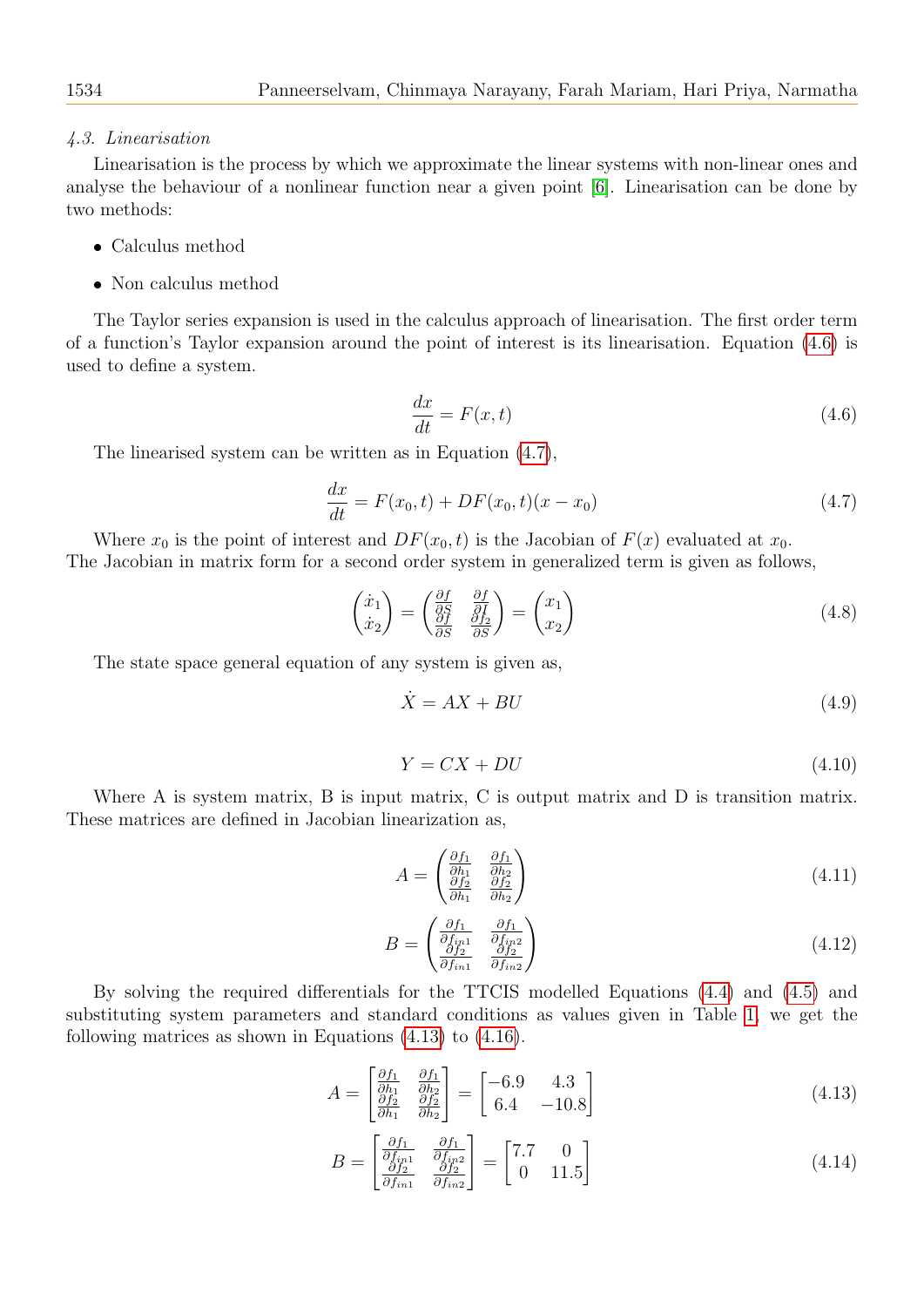

<span id="page-6-3"></span>Figure 3: Open loop response of tank 1

$$
C = \begin{bmatrix} 1 & 0 \\ 0 & 1 \end{bmatrix} \tag{4.15}
$$

<span id="page-6-0"></span>
$$
D = \begin{bmatrix} 0 & 0 \\ 0 & 0 \end{bmatrix} \tag{4.16}
$$

## 5. Results And Discussion

The two tank non-linear conical system modelled by the first principle model is linearized by the Jacobian matrix and substituting the parameters of the system and assuming standard conditions as given in Table [1](#page-4-3) results in SISO systems. They are then subjected to corresponding inputs to obtain the open loop and closed loop responses with and without decoupler. The matrices obtained after linearization are converted into equivalent transfer functions using inbuilt command ss2tf in Matlab are shown in the Equations [\(5.1\)](#page-6-1) to [\(5.4\)](#page-6-2).

<span id="page-6-1"></span>
$$
H_{11} = \frac{0.0064s + 0.0401}{s^2 + 8.82s + 14.5774}
$$
\n
$$
(5.1)
$$

$$
H_{12} = \frac{0.0086}{s^2 + 8.82s + 14.5774}
$$
\n
$$
(5.2)
$$

$$
H_{21} = \frac{0.0086}{s^2 + 8.82s + 14.5774}
$$
\n
$$
(5.3)
$$

<span id="page-6-2"></span>
$$
H_{22} = \frac{0.0090s + 0.0227}{s^2 + 8.82s + 14.5774}
$$
\n
$$
(5.4)
$$

#### 5.1. Open Loop Response

The two tank conical interacting system is simulated under open loop conditions. Open loop conditions of the system are analyzed as it will give the actual characteristics and nature of the system without any controller's intervention. The Fig. [3.](#page-6-3) shows the open loop response of tank 1. The level of the tank 1 increases slowly and reaches 4.9 cm at 10 sec. When the time is increased, it will settle at some value. The Fig. [4.](#page-7-0) shows the open loop response of tank 2. The level of the tank increases suddenly to 12 cm and then decreases slowly. It can be seen that the level of tank 2 is greater than that of tank 1.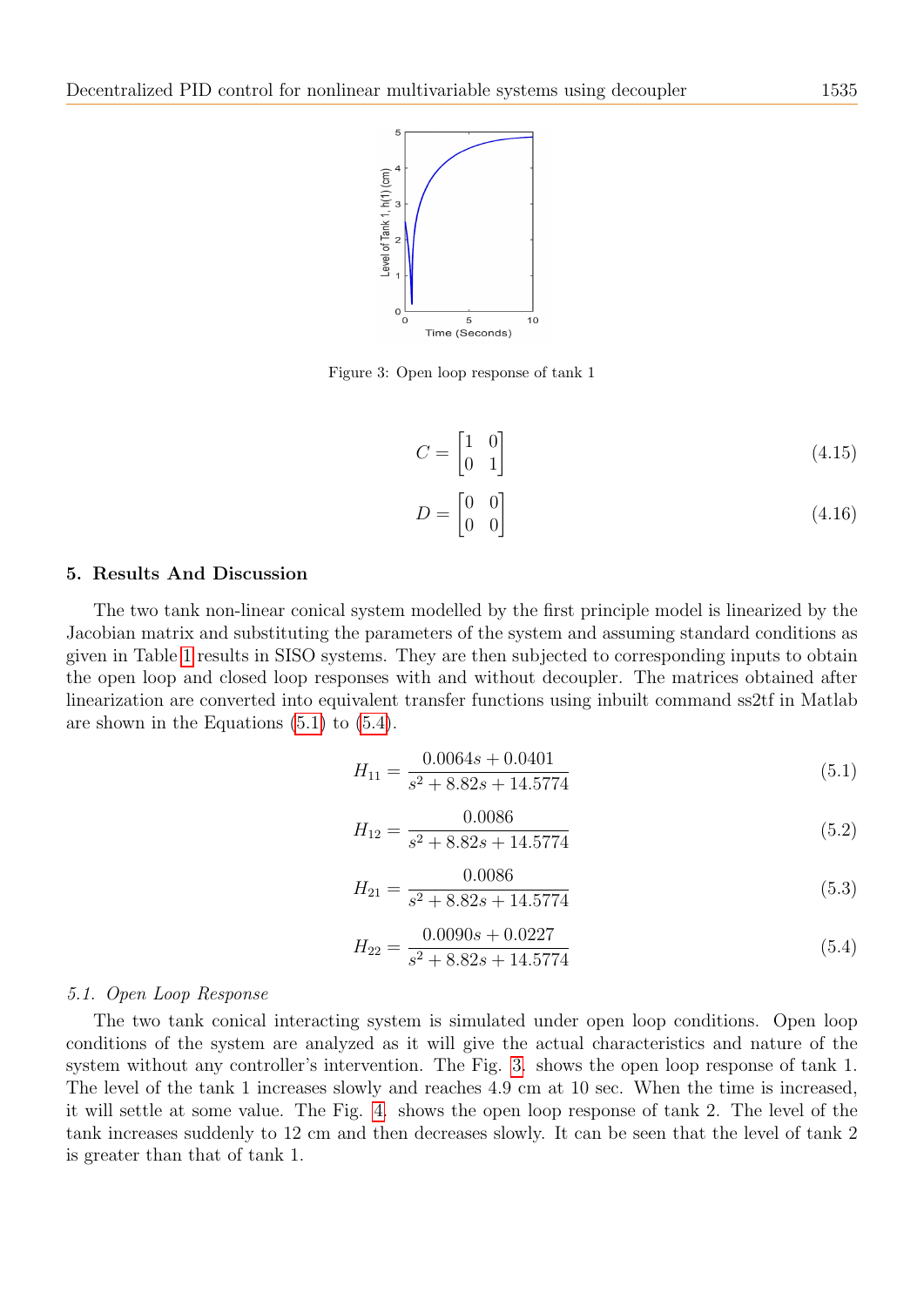

<span id="page-7-0"></span>Figure 4: Open loop response of tank 2



<span id="page-7-1"></span>Figure 5: Simulink Model of Closed Loop Response of TTCIS

#### 5.2. Closed Loop Response

The two tank conical interacting system is simulated under closed loop conditions with negative feedback and a tuned PID Controller. The four transfer functions yielded by linearizing MIMO interacting system by the Jacobian Matrix is used with two tuned controllers for loop 1 and loop 2 as shown in Fig. [5.](#page-7-1) The PID Controller helps in tracking the set point with desired time domain and steady state performances, output is also result of the interactions between tank 1 and tank 2 of the TTCIS.

The response of the tank 1 for the simulink model in Fig. [5.](#page-7-1) is as shown in the Fig. [6.](#page-8-0) It can be observed that the response is much better in spite of the interactions between the two tanks and non-linearity. This is because of the tuned PID Controller separate for the two tanks. The PID Controller brings about the desired closed loop response by tracking the set point after a considerable overshoot. The time domain specifications for the obtained response were calculated.

The tank 2 response for the Simulink Model in Fig [3](#page-6-3) is depicted in Fig [5.](#page-7-1) Despite the interactions between the two tanks and non-linearity, the response is significantly better. This is because of the tuned PID Controller separate for the two tanks. The PID Controller brings about the desired set point tracking after a considerable overshoot. The time domain specifications for the obtained response were calculated.

#### 5.3. Closed Loop Response With Decoupler

The two tank conical interacting system is simulated under closed loop conditions with decoupler. The transfer functions of the decoupler are obtained from the transfer functions of the plant. The transfer functions  $D_{12}$  and  $D_{21}$  are as given in Equations [\(5.5\)](#page-8-1) and [\(5.6\)](#page-8-2).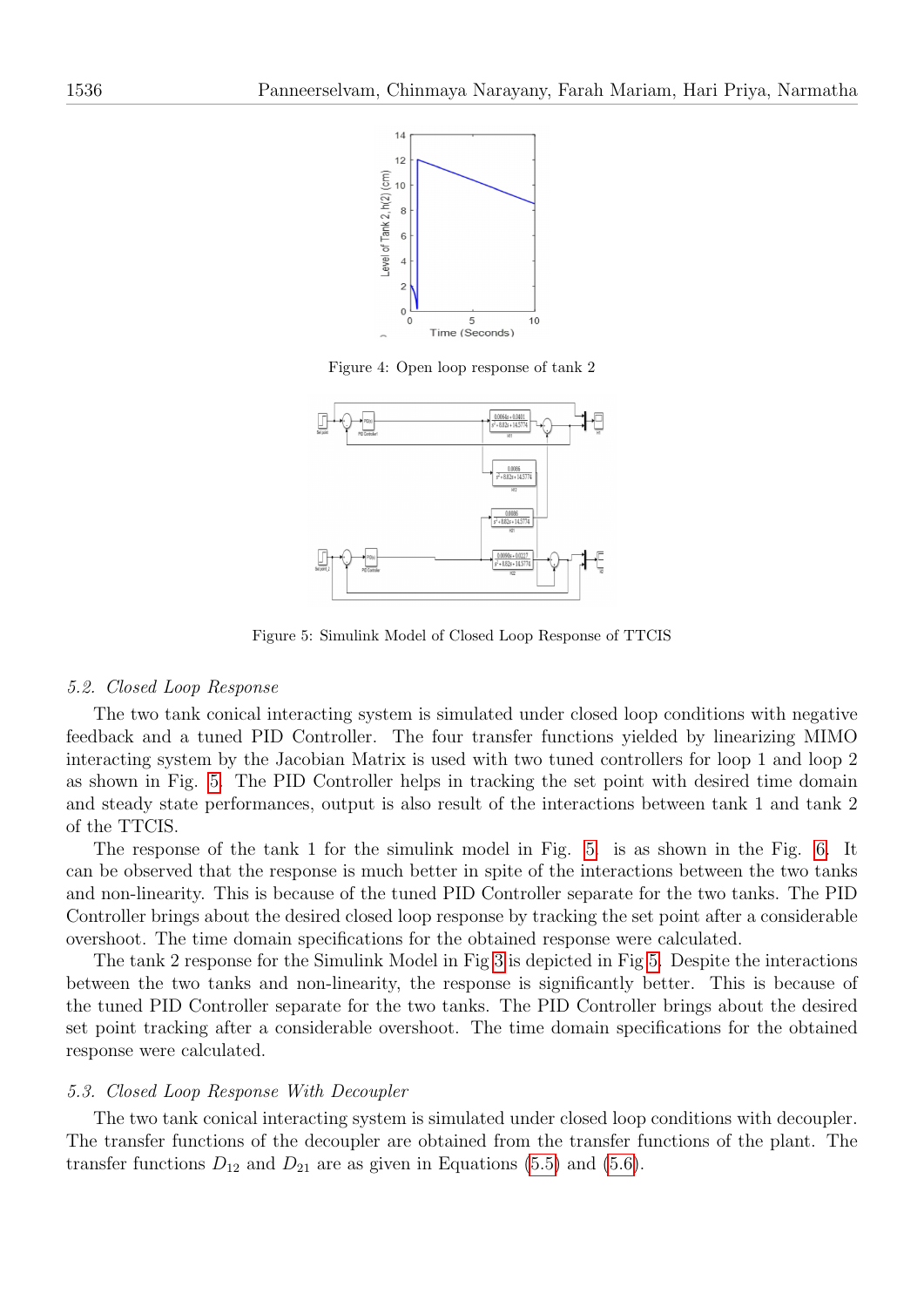

<span id="page-8-0"></span>Figure 6: TTCIS tank 1's closed loop response



Figure 7: Closed loop response of tank 2 of TTCIS

<span id="page-8-1"></span>
$$
D_{12} = \frac{-H_{12}}{H_{11}} = \frac{-0.0086}{0.0064s + 0.0401}
$$
\n(5.5)

<span id="page-8-2"></span>
$$
D_{21} = \frac{-H_{21}}{H_{22}} = \frac{-0.0086}{0.0090s + 0.0227}
$$
\n(5.6)

The block diagram of the closed loop response with decoupler simulated in Simulink is as shown in the Fig. [8.](#page-8-3)

The response of the tank 1 for the above block diagram is as shown in the Fig[.9.](#page-9-0) It can be observed that the response is much superior compare to that obtained without decoupler. The decoupler is employed to eliminate the interactions and to obtain an enhanced overall performance of the system. The time domain specifications for the obtained response were calculated.



<span id="page-8-3"></span>Figure 8: Simulink Model of closed loop response with decoupler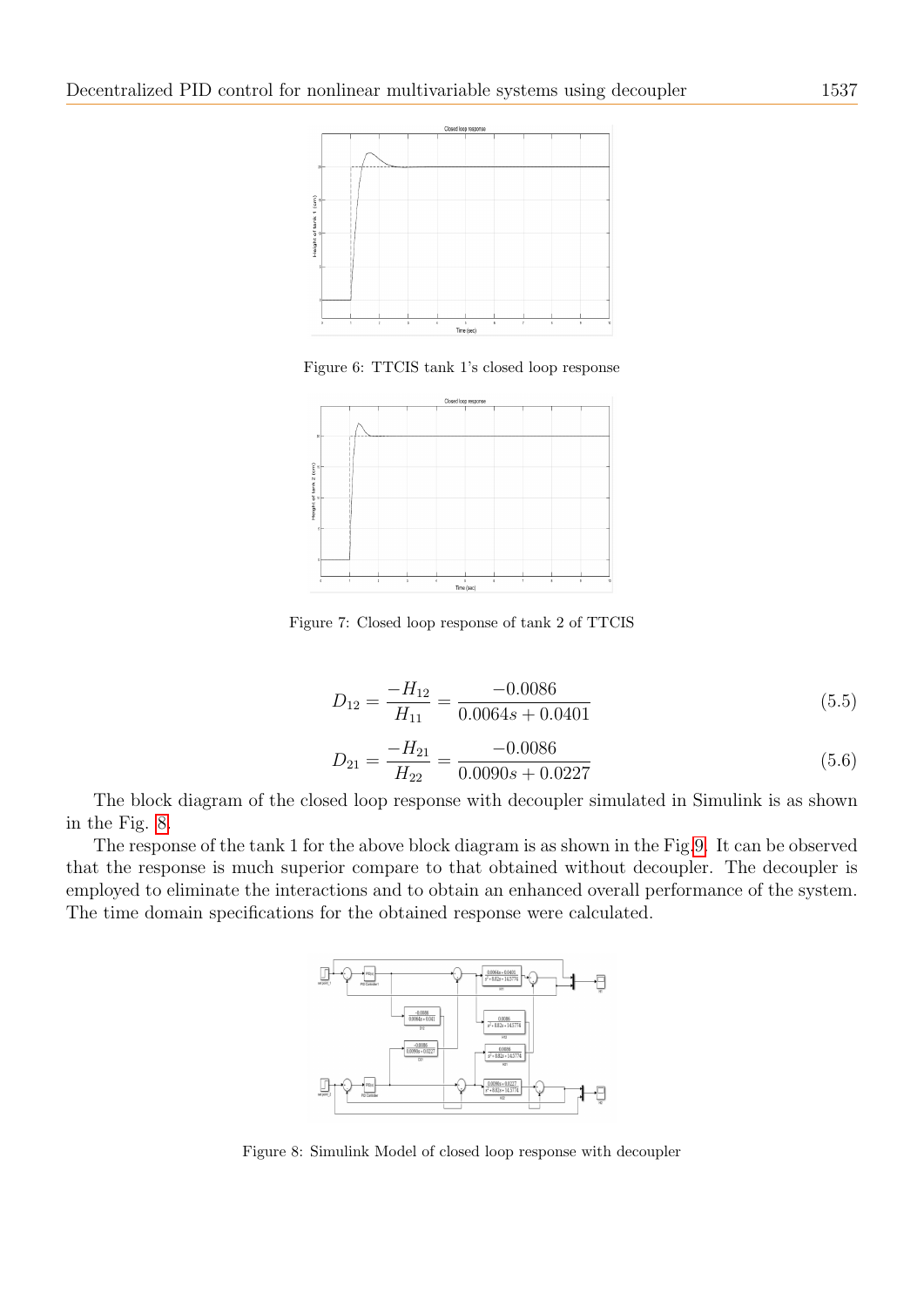

Figure 9: Tank 1's closed loop reaction with decoupler

<span id="page-9-0"></span>

<span id="page-9-1"></span>Figure 10: Closed loop response of tank 2 with decoupler

The tank 2's response to the aforesaid block diagram is depicted in Fig. [10.](#page-9-1) It can be observed that the response is much superior compare to that obtained without decoupler. The response is much faster compared to that of the response obtained for tank 2 without decoupler.

#### 5.4. Comparison Of Responses

Time domain specifications help in assessing the performance of the system. The assessing parameters be rise time  $t_r$ , Peak time  $t_p$ , settling time  $t_s$ , delay time  $t_d$ , and maximum peak overshoot  $M_p$ . These time domain specifications of the closed loop response with and without decoupler of the two conical interacting tanks are calculated and compared in Table [2.](#page-10-8)

#### 6. Conclusion

Here, the two tank conical interacting system is identified as a non-linear system. The mathematical model of TTCIS is obtained by using first principle law. The interactions between the two tanks were quantified using RGA. The non-linear model was linearised using Jacobian matrix, which yielded four matrices A, B, C and D. The transfer functions of the plant were found from the state space equations using ss2tf function in Matlab. The decoupler was designed from the plant transfer function. The open loop response of the TTCIS was simulated for understanding the plant. The